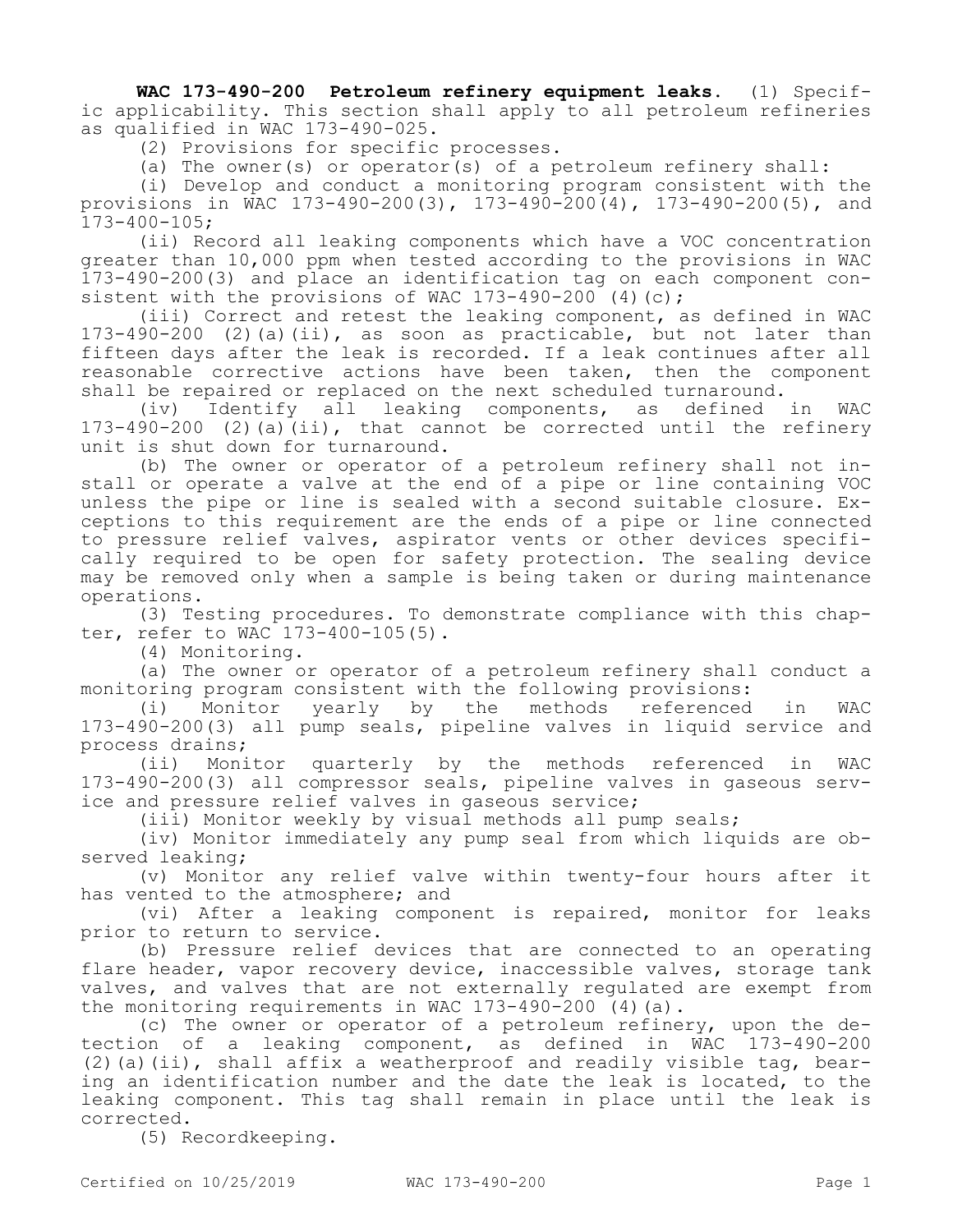(a) The owner or operator of a petroleum refinery shall maintain a leaking component's monitoring log as specified in WAC 173-490-200 (2)(a)(ii) that shall contain, at a minimum, the following data:

(i) The name of the process unit where the component is located.

(ii) The type of component (e.g., valve, seal).

(iii) The tag number of the component.

(iv) The date on which a leaking component is discovered.

(v) The date on which a leaking component is repaired.

(vi) The date and instrument reading of the recheck procedure after a leaking component is repaired.

(vii) A record of the calibration of the monitoring instrument.

(viii) Those leaks that cannot be repaired until turnaround.

(ix) The total number of components checked and the total number of components found leaking.

(b) Copies of the monitoring log shall be retained by the owner or operator for a minimum of two years after the date on which the record was made or the report prepared.

(c) Copies of the monitoring log shall immediately be made available to ecology, upon verbal or written request, at any reasonable time.

(6) Reporting. The owner or operator of a petroleum refinery shall notify ecology in writing within forty-five days following each quarterly or annual inspection for component leaks when:

(a) The number of discovered leaks has increased by more than ten percent above the number recorded during the last inspection of the same components;

(b) The number of leaking components has increased for two consecutive quarterly or annual inspections;

(c) The number of leaks not corrected within fifteen days exceeds five percent of the leaks detected;

(d) The next scheduled process unit turnaround needed to repair an uncorrectable leak is more than twelve months away.

(7) Petition for alternative monitoring.

(a) After two complete liquid service inspections and five complete gaseous service inspections, the owner or operator of a petroleum refinery may petition the director for alternative monitoring procedures or a reduction in monitoring frequency.

(b) A petition for alternative monitoring procedures shall contain:

(i) The name and address of the company and the name and telephone number of the responsible person over whose signature the petition is submitted;

(ii) A detailed description of the problems encountered under WAC 173-490-200(4); and

(iii) A detailed description of the alternative monitoring procedures and how this alternative procedure will solve or reduce the problems encountered under WAC 173-490-200(4).

(c) A petition for a reduction in monitoring frequency shall contain:

(i) The information requested in WAC  $173-490-200$  (7)(b)(i);

(ii) A detailed description of the proposed component-monitoring schedule;

(iii) A demonstration by the owner or operator that the facility is currently operating with a low level of component leaks and is committed to a maintenance program that will assure a frequency and severity of component leaks as good as that attainable under WAC 173-490-200(2).